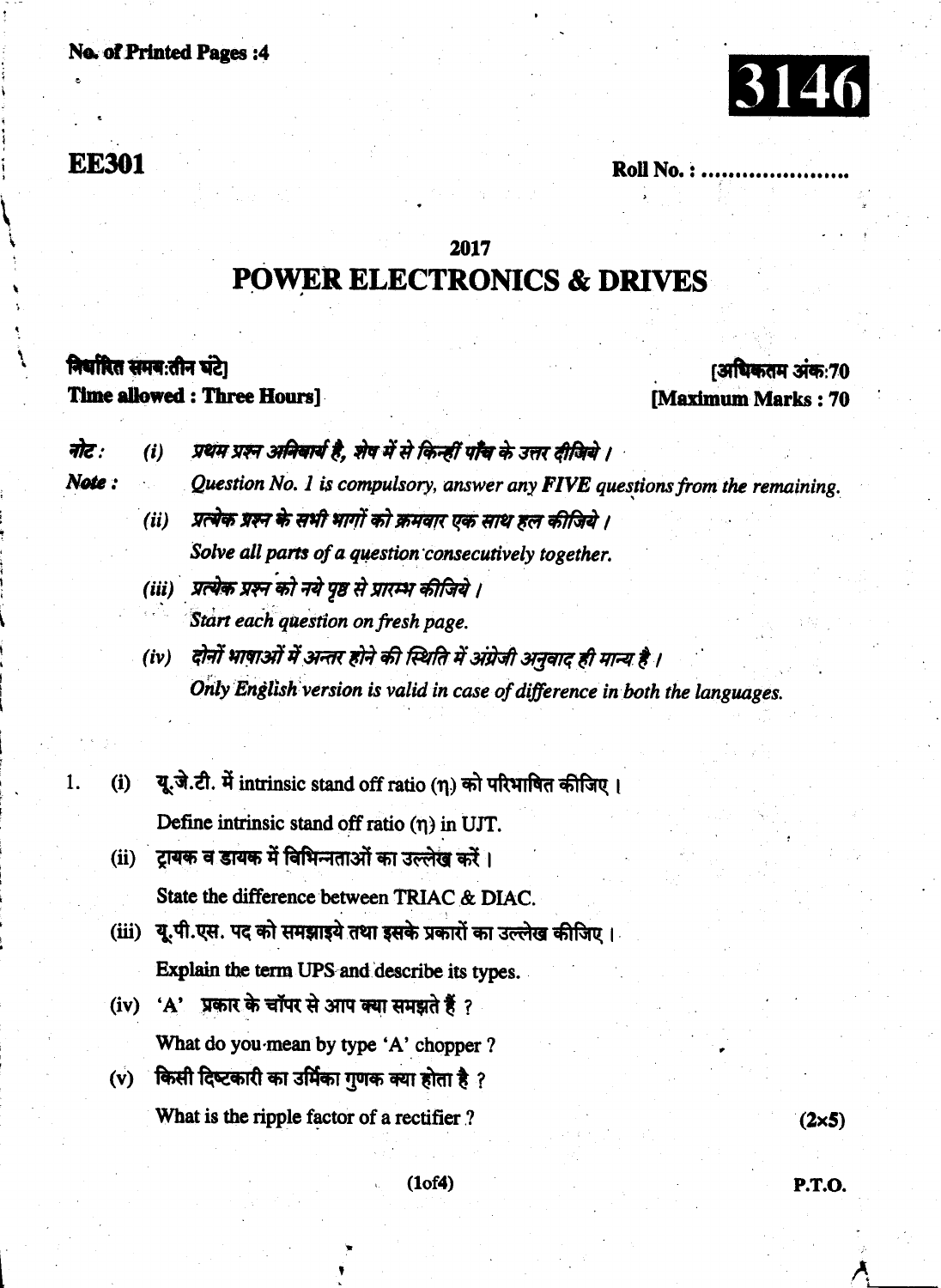3146

 $(6x2)$ 

 $(2of4)$ 

यू.जे.टी. की संरचना, अभिलक्षण एवं अनुप्रयोग बताइये।  $(i)$ 

Give the construction, characteristics and application of UJT.

- एस.सी.आर. प्रयुक्त त्रिकला पूर्ण तरंग दिष्टकारी को तरंग प्रारूप की सहायता से समझाइये।  $(ii)$ Explain the three phase full wave rectifier using SCR with the help of wave  $(6x2)$ forms.
- एस.एम.पी.एस. के गुण व दोष दीजिये।  $3<sub>1</sub>$  $(i)$ Give merits and demerits of SMPS.

**EE301** 

4.

- शक्ति प्रदाय के विभिन्न सुरक्षा परिपथों को समझाइये।  $(ii)$ Explain the different protection circuits for Power Supply.
- एस.सी.आर. प्रयुक्त करते हुये प्रत्यावर्ती धारा प्रचालित कालक की कार्यप्रणाली समझाइये।  $(i)$ Explain the working of an A.C. operated timer using SCR.
	- चित्र की सहायता से एक इलेक्ट्रॉनिक स्थायीकारी की कार्यप्रणाली को समझाइये।  $(ii)$ Explain the working of an electronic stabilizer with the help of diagram.  $(6x2)$
- एस.सी.आर. के V-I अभिलक्षण को आरेखित कीजिये तथा होल्डिंग वु लैचिंग धारा को परिभाषित 5.  $(i)$ कीजिये ।

Draw V-I characteristics of SCR and define holding and latching current.

एस.सी.आर. की द्वि-टान्जिस्टर एनोलोजी को समझाइये।  $(ii)$ 

Explain the two-transistor analogy of SCR.

 $(6x2)$ 

- आप चॉपर से क्या समझते हैं ? वर्ग 'B' चॉपर को सचित्र समझाइये ।  $(i)$ 6. What do you mean by chopper ? Explain type 'B' chopper with diagram. एक एकल कला सेतु प्रकार उच्चचायी साइक्लोकनवर्टर को सचित्र समझाइये ।  $(ii)$ 
	- Explain single phase bridge type step-up cyclo-convertor with diagram.  $(6x2)$
- प्रतीपकों का वर्गीकरण कीजिये । एकल फेज वॉल्टेज सोर्स प्रतीपक की कार्यप्रणाली समझाइये । 7.  $(i)$ Give the classification of invertors. Explain working of a single phase voltage source invertor.
	- एस.सी.आर. परिपथ में कला नियंत्रण से क्या तात्पर्य है ? इस हेतु प्रयुक्त विधियों के नाम लिखिये  $(ii)$ तथा यू.जे.टी. रैम्प व पेडस्टल विधि को समझाइये।

What do you mean by phase control in SCR ? Write the name of all methods and  $(6x2)$ explain the phase control by UJT ramp and pedestal method.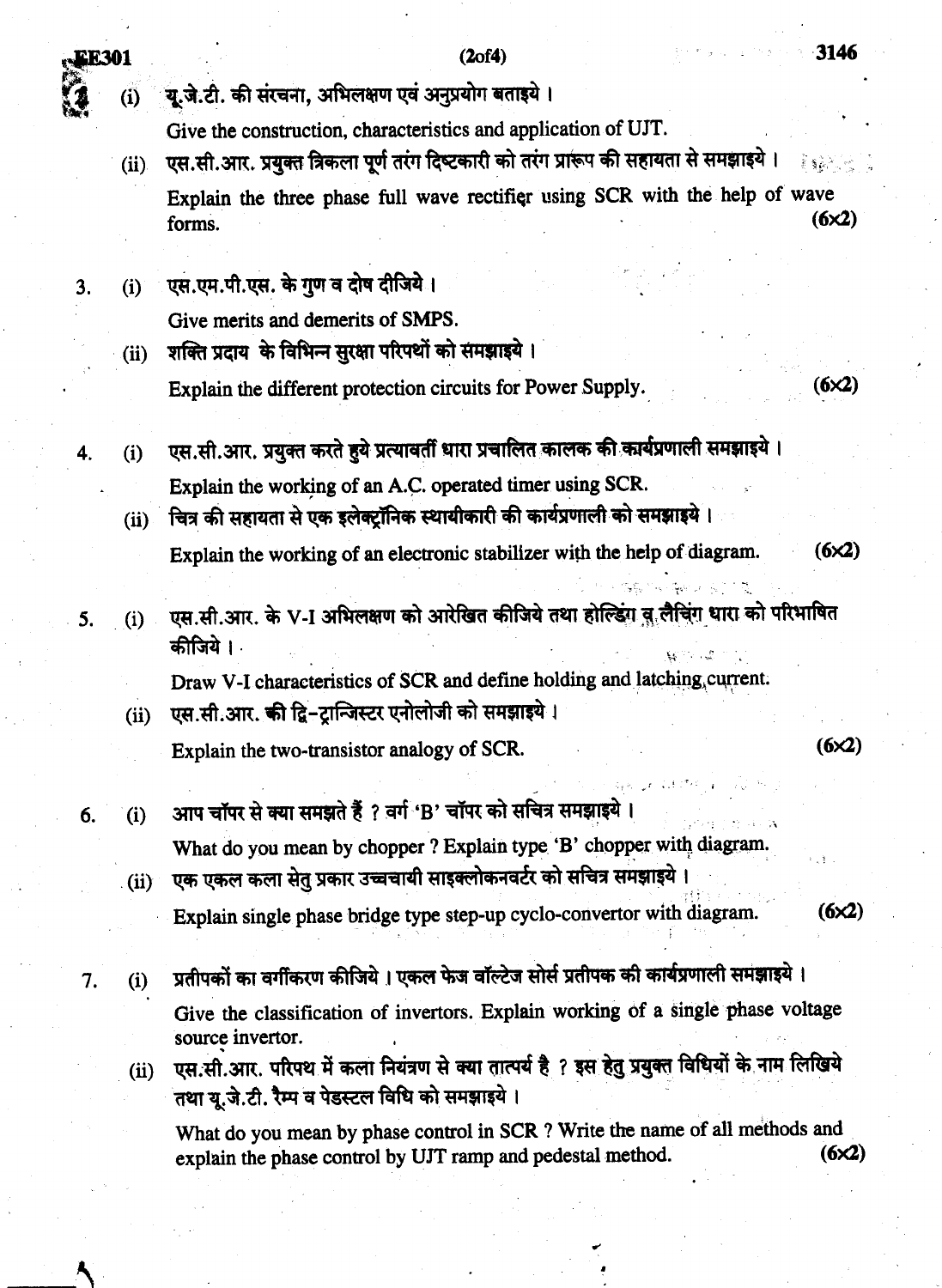- निम्न में से किन्ही दो पर संक्षिप्त टिप्पणियाँ लिखिये : 8.
	- Write short notes on any two of the following :
	- स्नबर परिपथ  $(i)$ 
		- Snubber circuit
	- (ii) विद्युत-यांत्रिक स्थायीकारी Electro-mechanical stabilizer
	- (iii) श्रेणीक्रम प्रतीपक

Series Inverter

 $(6x2)$